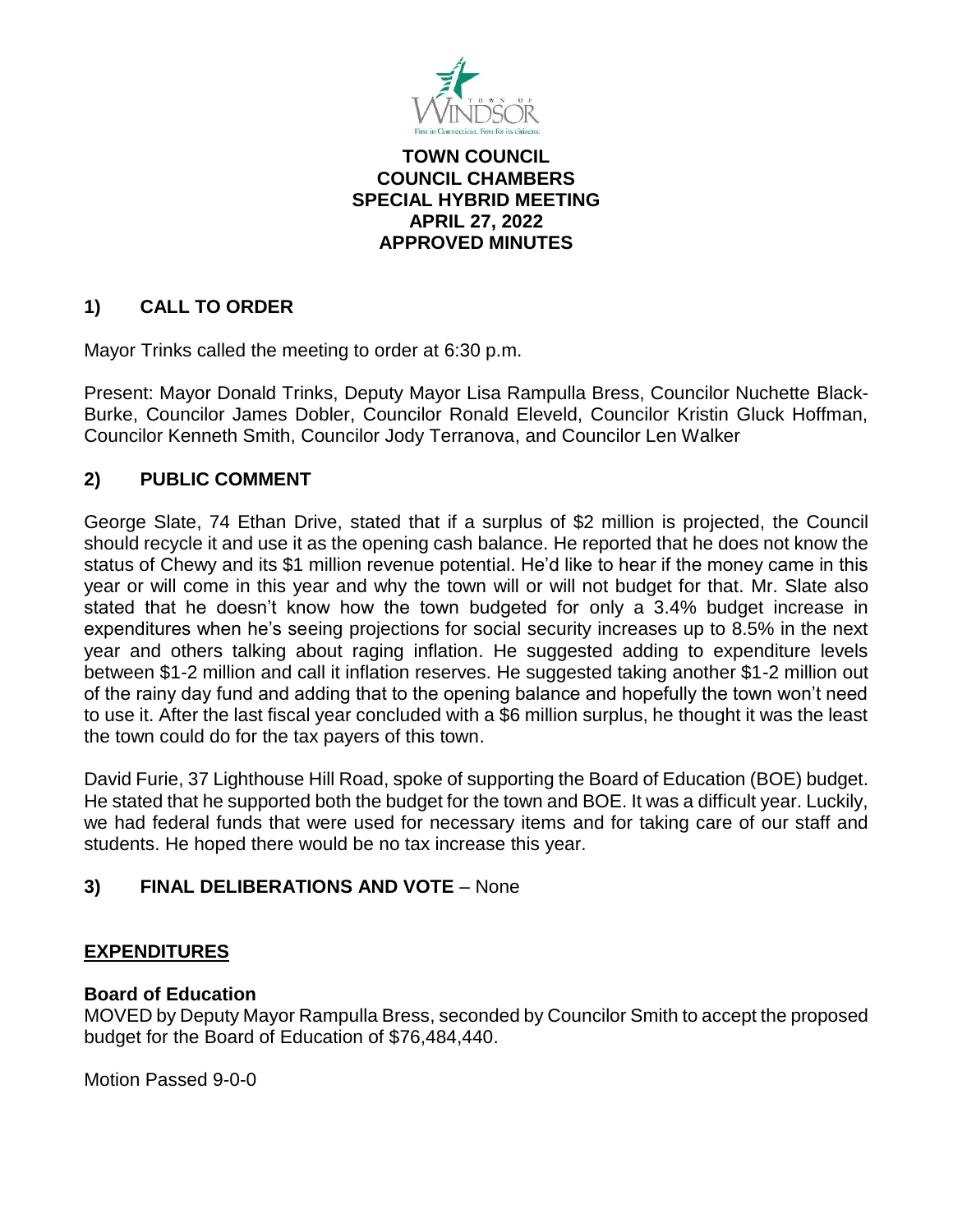

### **Town Support for Education**

MOVED by Councilor Black-Burke, seconded by Councilor Eleveld to accept the proposed budget for the Town Support for Education of \$5,814,980.

Motion Passed 9-0-0

#### **Safety Services**

MOVED by Councilor Terranova, seconded by Councilor Walker to amend the proposed budget for Safety Services of \$12,114,540 to \$12,064,540 through reducing the Windsor Volunteer Ambulance contribution by \$50,000, and furthermore approve an appropriation of \$150,000 in the American Rescue Funds (ARF) to Windsor Volunteer Ambulance.

Councilor Terranova explained that this motion reduces the General Fund transfer to the Windsor Volunteer Ambulance by \$50,000 and approves \$150,000 in ARF for operations and principal retirement.

Motion Passed 9-0-0

### **Recreation & Leisure Services**

MOVED by Councilor Dobler, seconded by Councilor Smith to accept the proposed budget for Recreation & Leisure Services of \$2,297,220.

Motion Passed 9-0-0

#### **Human Services**

MOVED by Councilor Walker, seconded by Deputy Mayor Rampulla Bress to accept the proposed budget for Human Services of \$516,110.

Motion Passed 9-0-0

#### **Health Services**

MOVED by Councilor Gluck Hoffman, seconded by Councilor Walker to accept the proposed budget for Health Services of \$581,980.

Motion Passed 9-0-0

#### **Library Services**

MOVED by Councilor Eleveld, seconded by Councilor Black-Burke to accept the proposed budget for Library Services of \$1,849,810.

Motion Passed 9-0-0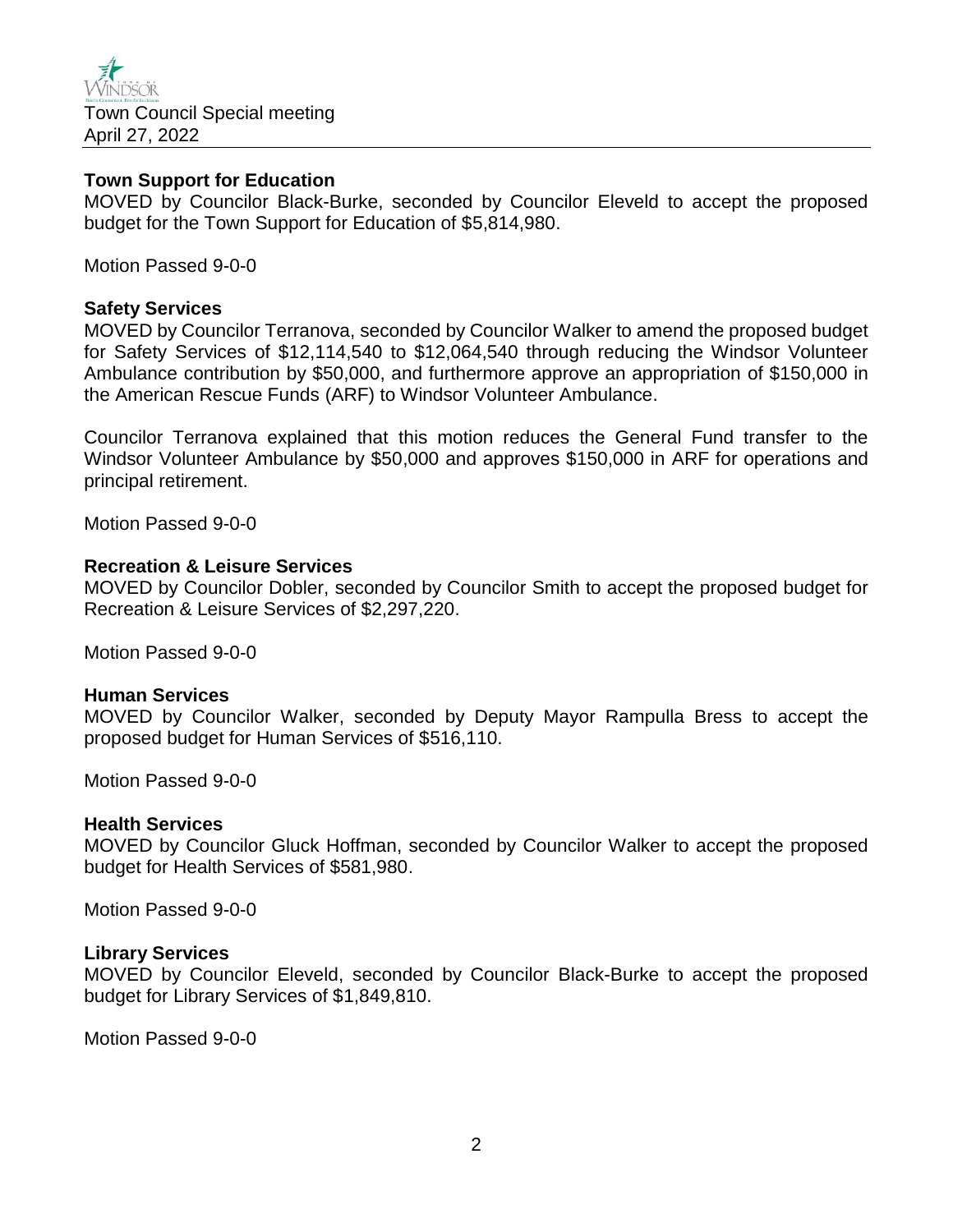

## **Development Services**

MOVED by Councilor Smith, seconded by Deputy Mayor Rampulla Bress to accept the proposed budget for Development Services of \$1,502,270.

Motion Passed 9-0-0

## **Community Development**

MOVED by Deputy Mayor Rampulla Bress, seconded by Councilor Black-Burke to accept the proposed budget for Community Development of \$104,820.

Motion Passed 9-0-0

## **Public Works & Engineering**

MOVED by Councilor Black-Burke, seconded by Councilor Walker to accept the proposed budget for Public Works and Engineering of \$7,106,290.

Motion Passed 9-0-0

### **Information Services**

MOVED by Councilor Terranova, seconded by Deputy Mayor Rampulla Bress to accept the proposed budget for Information Services of \$620,440.

Motion Passed 9-0-0

## **Administrative Services**

MOVED by Councilor Dobler, seconded by Councilor Eleveld to accept the proposed budget for Administrative Services of \$2,795,110.

Motion Passed 9-0-0

#### **General Government**

MOVED by Councilor Walker, seconded by Councilor Black-Burke to accept the proposed budget for General Government of \$1,219,070.

Motion Passed 9-0-0

## **General Services**

MOVED by Councilor Gluck Hoffman, seconded by Deputy Mayor Rampulla Bress to amend the proposed budget for General Services of \$17,152,220 to \$16,937,220 by reducing funding for Capital Projects by \$175,000 and the contribution to the Caring Connection Enterprise Fund by \$40,000; furthermore, approve the use of \$100,000 in ARF funds for the Caring Connection Enterprise Fund.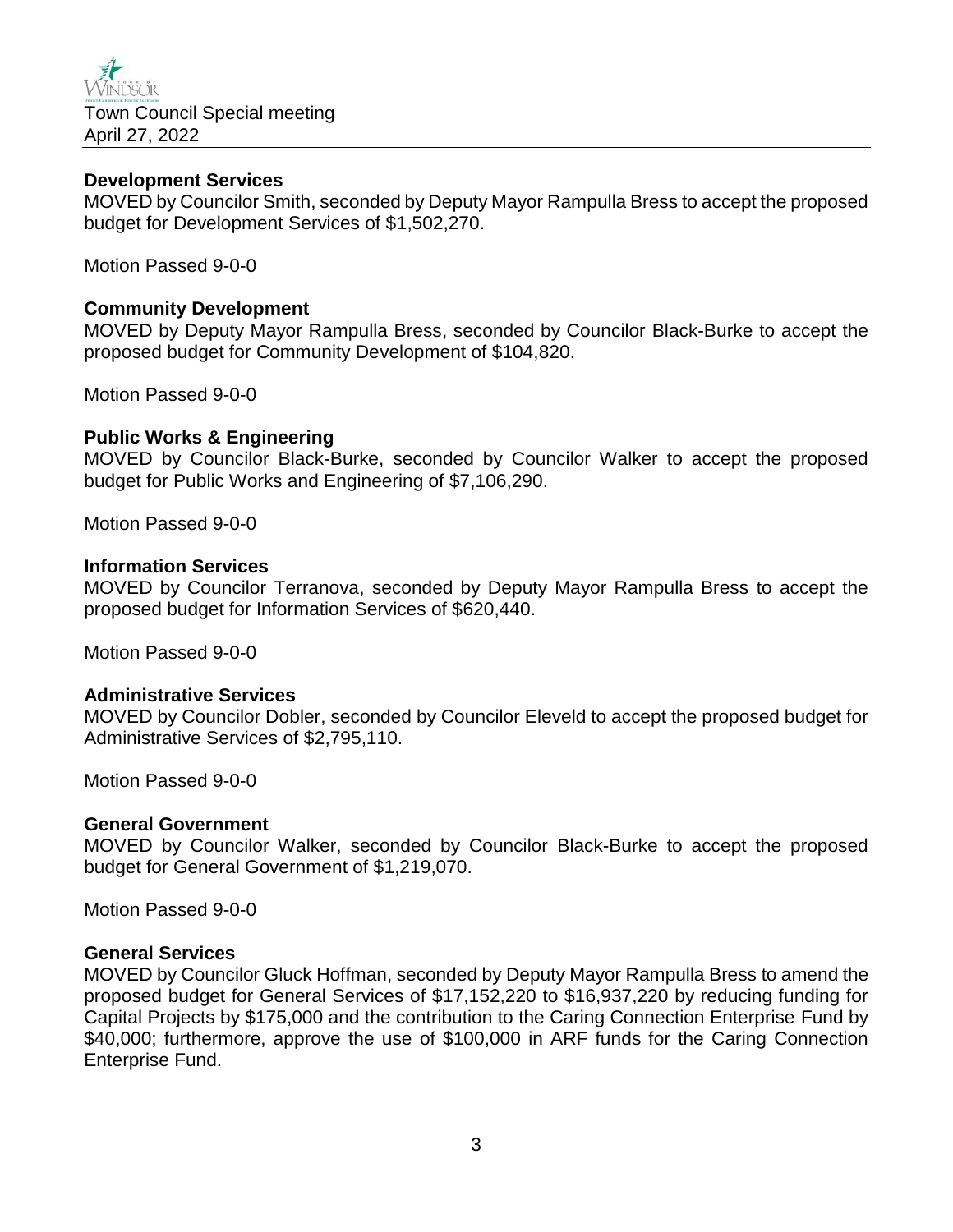

Town Council Special meeting April 27, 2022

Councilor Terranova stated that this motion reduces the General Fund transfer to the Caring Connection by \$40,000 and approves \$100,000 in ARF funds for use over the upcoming two fiscal years. Councilor Terranova said that this motion reduces Capital Project funding by \$175,000 with the intent to use the General Fund Unassigned Fund Balance in FY 23.

Motion Passed 9-0-0

## **Expenditure Totals**

MOVED by Councilor Eleveld, seconded by Councilor Smith to amend the total proposed General Fund expenditures for the FY 2023 budget of \$130,159,300 by \$265,000 to \$129,894,300 based on the motions discussed.

Motion Passed 9-0-0

## **REVENUES**

MOVED by Councilor Smith, seconded by Deputy Mayor Rampulla Bress to increase Unrestricted Interest Revenue by \$200,000, from \$458,000 to \$658,000, and increase Opening Cash from \$0 to \$1,800,000.

Motion Passed 9-0-0

MOVED by Councilor Smith, seconded by Deputy Mayor Rampulla Bress to decrease Current Levy by \$2,265,000 from \$110,453,290 to \$108,188,290 to balance revenues with expenditures.

Motion Passed 9-0-0

MOVED by Councilor Smith, seconded by Deputy Mayor Rampulla Bress to reduce the proposed budget for Revenues of \$130,159,300 by \$265,000 to \$129,894,300.

Motion Passed 9-0-0

Councilor Terranova stated that the Council took a look at the revenue projection for the interest that we earn on our reserve funds and with the interest rate rising, she thought it was appropriate to increase our prediction for the revenue we would gain from that. Councilor Terranova stated that we would use the opening cash to reduce the tax levy.

Councilor Eleveld explained the ARF to the public.

## **TAX COLLECTION RATE**

MOVED by Deputy Mayor Rampulla Bress, seconded by Councilor Walker to accept the FY 2023 proposed tax collection rate of 98.80%.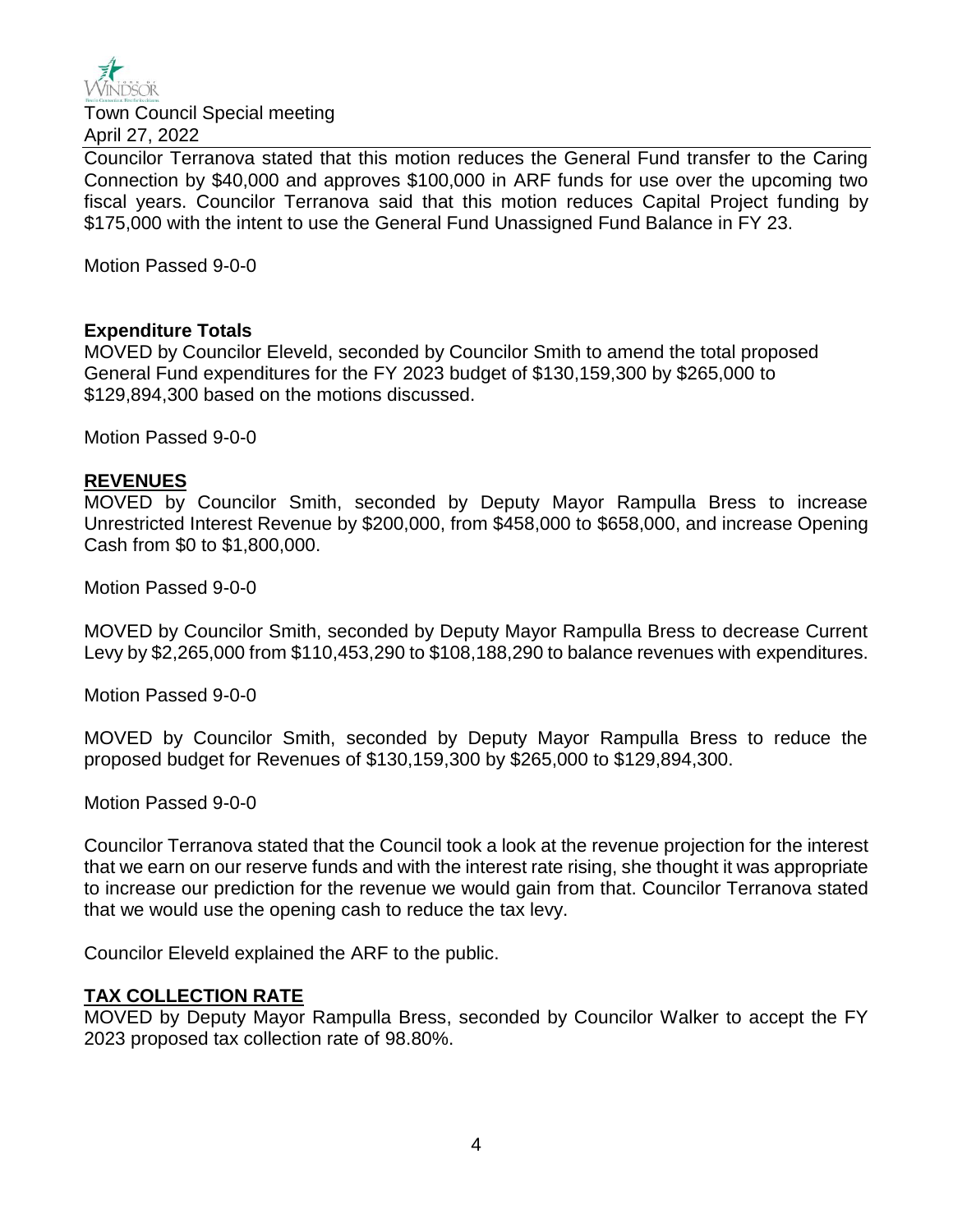

Councilor Eleveld said that the town has been very fortunate with our Tax Collector who does a fantastic job.

Motion Passed 9-0-0

## **SENIOR TAX RELIEF**

MOVED by Councilor Black-Burke, seconded by Councilor Eleveld to accept the amount FY 23 proposed for senior tax relief of \$130,000.

Motion Passed 9-0-0

## **ENTERPRISE FUNDS**

## **Landfill Enterprise Fund**

MOVED by Councilor Terranova, seconded by Deputy Mayor Rampulla Bress to accept the proposed budget for the Landfill Enterprise Fund of \$2,874,240.

Motion Passed 9-0-0

#### **Resident Transfer Station Enterprise Fund**

MOVED by Councilor Dobler, seconded by Deputy Mayor Rampulla Bress to accept the proposed budget for the Resident Transfer Station Enterprise Fund of \$439,940.

Motion Passed 9-0-0

## **Caring Connection Adult Day Care Center**

MOVED by Deputy Mayor Rampulla Bress seconded by Councilor Terranova to accept the proposed budget for the Caring Connection Adult Day Care Center of \$419,780.

Motion Passed 7-1-1 (Councilor Smith opposed and Councilor Gluck Hoffman abstained).

#### **Windsor Child Development Enterprise Fund**

MOVED by Councilor Walker, seconded by Councilor Black-Burke to accept the proposed budget for the Windsor Child Development Enterprise Fund of \$1,333,340.

Motion Passed 8-1-0 (Councilor Smith opposed).

#### **OTHER FINAL MOTIONS**

#### **Price Guide**

MOVED by Councilor Gluck Hoffman, seconded by Councilor Dobler to accept the proposed Price Guide.

Motion Passed 9-0-0